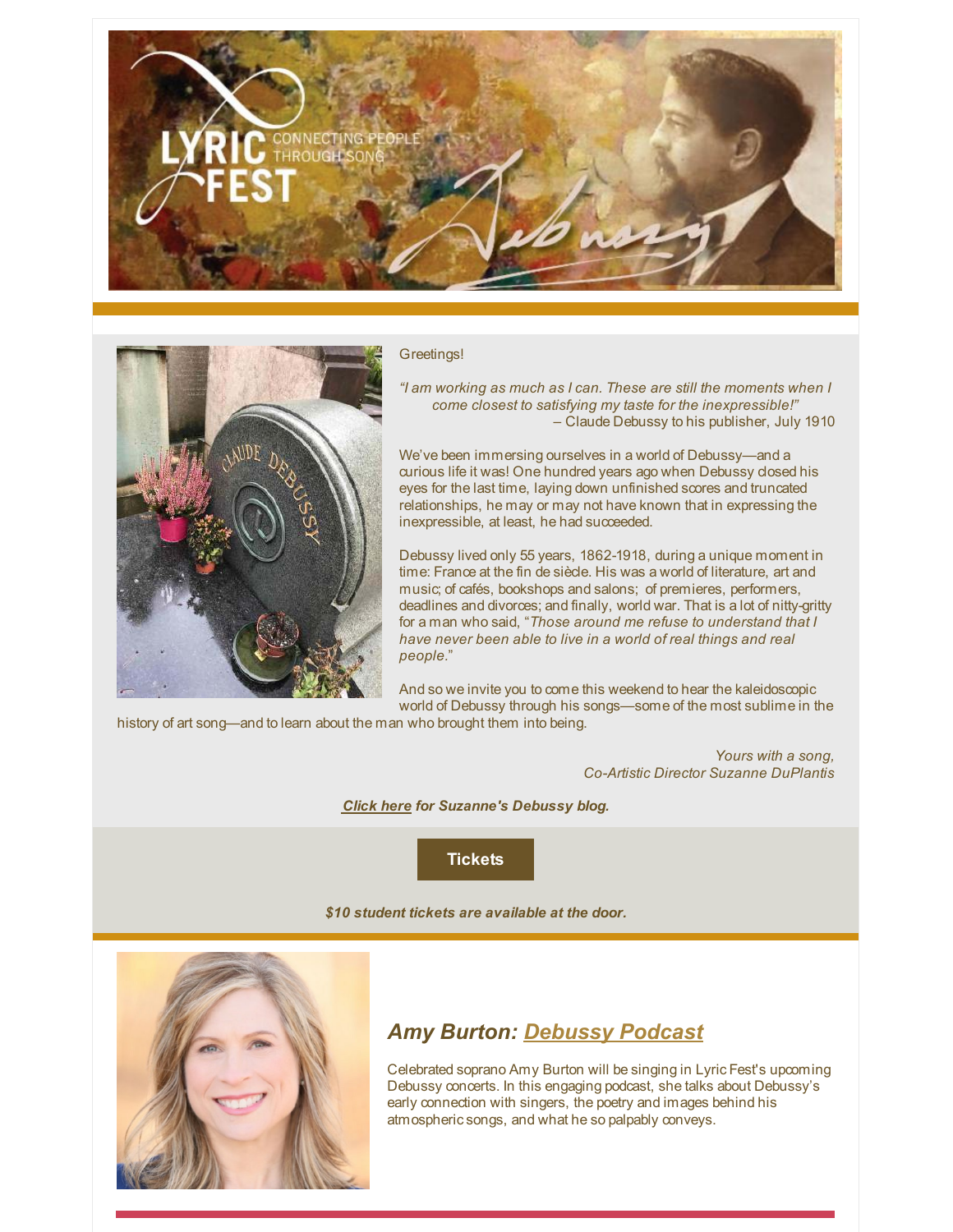#### *Now Available...*

# **Daron Hagen: 21st-Century Song Cycles**

*Hagen casually evokes sexy hints of Schubert, Broadway and serialism, before the music bursts into innocent lyrical love. There are similarly striking tracks and moments throughout the recital.... —Gramophone magazine*

Lyric Fest presents its first CD, released by Naxos Records and now available—Daron Hagen: 21st Century Song Cycles. [Click here](http://lyricfest.org/track-04/) for an excerpt, "The Rain Stick," performed by soprano Justine Aronson, [tenor Joseph Gaines and pianist Laura Ward. Check out](http://lyricfest.org/media/lyric-fest-podcast/) this podcast with Daron as he talks about the album, life as a composer, poetry, writing songs and much more….



### **CLAUDE DEBUSSY** *Biography in Music*

*with Amy Burton, Suzanne DuPlantis, Thomas Meglioranza, Rebecca Myers and Laura Ward at the piano, and with commentary by [Benjamin C.S. Boyle](http://lyricfest.org/current-artists/previous-collaborators//#artist-701)*

**Saturday, February 10th at 4 PM** at the Presbyterian Church of Chestnut Hill

**Sunday, February 11th at 3 PM** at the Academy of Vocal Arts

The latest in our biography series, this program features the fascinating and tempestuous life and times of Claude Debussy. Narrating and reading from the composer's letters will be Composer-in-Residence Benjamin C.S. Boyle.

#### **[Tickets](https://co.clickandpledge.com/advanced/default.aspx?wid=46035)**





### **HUMMING and STRUMMING** *Guitar Songs with Allen Krantz*

*with Emily Drummond, Suzanne DuPlantis and Allen Krantz*

> **Tuesday, April 3rd, at 6 PM** at the Moorestown Community House Moorestown, NJ

**Wednesday, April 4th, at 5:30 PM** at the Philadelphia Ethical Society auditorium Rittenhouse Square, Philadelphia

Join us for this winsome and fun program inspired by the art of the guitar and the songs that it has tenderly accompanied through the years. Classical, folk, jazz and modern songs stand side by side in a program featuring Philadelphia's premiere guitarist. Put a little music into your midweek with Lyric Fest's happy hour miniconcert series!

**[Tickets](https://co.clickandpledge.com/advanced/default.aspx?wid=46035)**